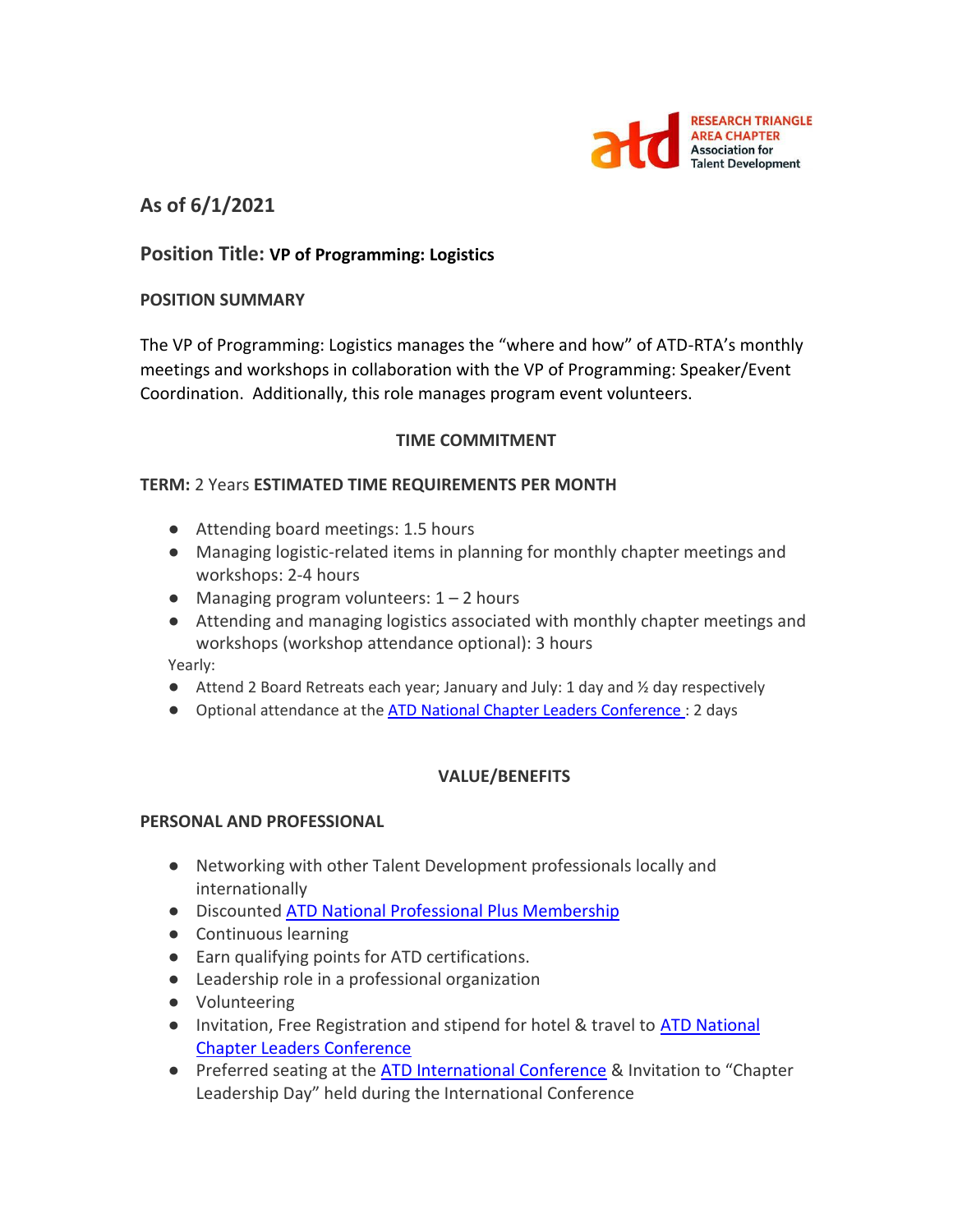### **RESPONSIBILITIES**

# **LOGISTICS**

- Manage, perform, and update the logistics specific items associated with monthly meetings and workshops of the "Programs Dashboard" located in the PROGRAMS section of th[e ATD RTA Board Google Site\)](https://sites.google.com/site/rtaboardofdirectors/home)
- Book venues and update the "Programs Dashboard" located in the PROGRAMS section of the [ATD RTA Board Google Site\)](https://sites.google.com/site/rtaboardofdirectors/home)
- Acquire, store, and provide event handouts, prizes, speaker gifts, certificates, etc.
- Confirm catering for all monthly meetings and workshops in collaboration with the Chapter Administrator and the venue hosts
- Communicate with venue hosts any logistics and/or speaker A/V support needs
- Manage welcome and registration area for all monthly meetings and workshops
- Clean up after all monthly meetings and workshops
- Coordinate rotation of event volunteers to help with registration, greeting, speaker setup, etc.

### **TRAINING**

- Recruits and trains incoming VP of Program Logistics
- Recruits and trains volunteers to support the responsibilities of the role

# **BOARD ROLE**

- Provide a report on logistics and volunteers at each board meeting
- Support and promote chapter affiliation requirements (CARE), and the strategic goals and action plans of the chapter
- Represent the chapter professionally and ethically in all business functions/organizational activities
- Attends and participates in monthly board meetings, chapter meetings, ATD International Chapter Leader Webinars; if available attends ATD International Conference and ATD Chapter Leaders Conference (ALC).

# **QUALIFICATIONS**

- Member of ATD National and ATD-RTA chapter
- Strong ability to plan, organize, and execute activities as required by the position
- Ability to complete projects within established timeframes
- Ability to delegate tasks and monitor follow-through
- Skilled in written and verbal communication, personal interaction, and problemsolving
- Ability to fully participate in chapter programs and board meetings